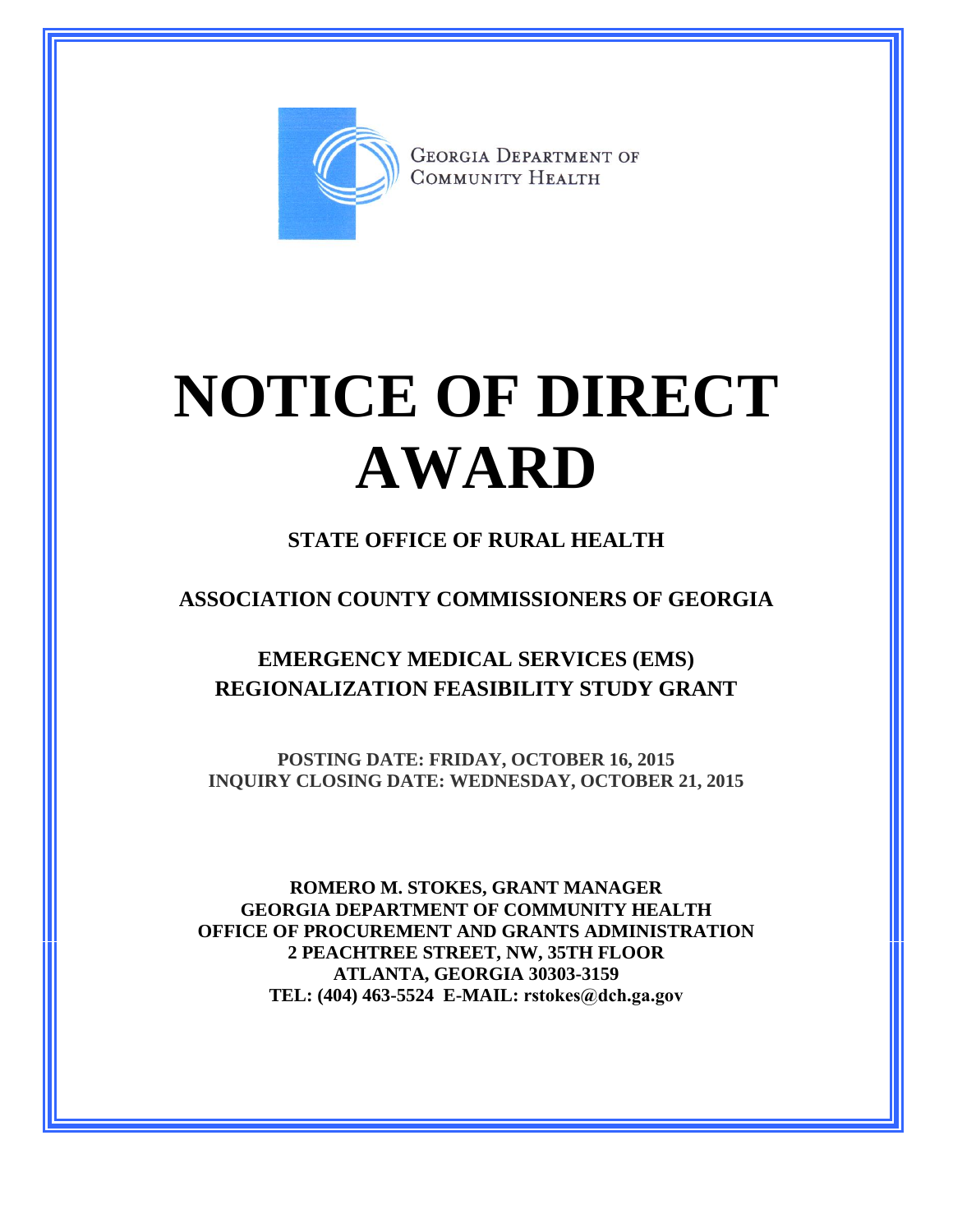## **DIRECT AWARD JUSTIFICATION**

#### **GEORGIA HOSPITAL ASSOCIATION RESEARCH AND EDUCATION FOUNDATION EMERGENCY MEDICAL SERVICES (EMS) REGIONALIZATION FEASIBILITY STUDY GRANT**

| <b>AGENCY</b><br><b>BACKGROUND</b>   | The Georgia Department of Community Health (DCH) was created in 1999 by<br>Senate Bill 241 and has the responsibility for insuring over two million people<br>in the State of Georgia, maximizing the State's health care purchasing power,<br>coordinating health planning for State agencies and proposing cost-effective<br>solutions for reducing the number of uninsured. Within DCH, the State Office of<br>Rural Health (SORH) serves Georgians by improving access to health care in<br>rural and underserved areas to improve health status and reduce health<br>disparities.                                                                                                                                                                                                                                                                                                                                                                                                                                                                                                                                                                                                                                                                                                                                                                                                                                                                                                                                                                                                                                                                                                                                                                     |
|--------------------------------------|------------------------------------------------------------------------------------------------------------------------------------------------------------------------------------------------------------------------------------------------------------------------------------------------------------------------------------------------------------------------------------------------------------------------------------------------------------------------------------------------------------------------------------------------------------------------------------------------------------------------------------------------------------------------------------------------------------------------------------------------------------------------------------------------------------------------------------------------------------------------------------------------------------------------------------------------------------------------------------------------------------------------------------------------------------------------------------------------------------------------------------------------------------------------------------------------------------------------------------------------------------------------------------------------------------------------------------------------------------------------------------------------------------------------------------------------------------------------------------------------------------------------------------------------------------------------------------------------------------------------------------------------------------------------------------------------------------------------------------------------------------|
| <b>PROGRAM</b><br><b>OVERVIEW</b>    | The Department of Community Health, State Office of Rural Health works to<br>improve access to health care in rural and underserved areas and to reduce<br>health status disparities. SORH provides funding for institutional framework<br>that links small rural communities with State $\&$ Federal resources to help<br>develop long-term solutions to rural health problems.<br>The primary objectives of SORH include the following:<br>Empower communities to strengthen and maintain the best possible health<br>٠<br>care using existing resources;<br>Provide up-to-date health systems information and technical assistance;<br>$\bullet$<br>Build strong partnerships to meet local and regional needs;<br>$\bullet$<br>Provide incentives to local areas to implement integrated service delivery<br>systems; and<br>Be the single point of contact for all regional issues related to heath care.<br>The purpose of the Emergency Medical Services (EMS) Regionalization Feasibility<br>Study Grant is to thoroughly and objectively evaluate current EMS delivery models in<br>rural Georgia to determine the legal, political, clinical, and financial viability of<br>creating regionalized systems of care for Emergency Medical Services in rural areas of<br>the state.<br>The State Office of Rural Health, the State Office of EMS and Trauma, and the<br>Association County Commissioners of Georgia have agreed to partner together to<br>support the EMS Regionalization Feasibility Study. At the end of this project, the<br>findings and conclusions of the study will be presented to the State Office of EMS and<br>Trauma to support the decision for, or against, an EMS Regionalization Pilot Program<br>in rural Georgia. |
| <b>AWARD</b><br><b>JUSTIFICATION</b> | Association County Commissioners of Georgia (ACCG) is uniquely qualified to<br>manage this project and carry out the scope of work, primarily because of the<br>extensive network of contacts and data it retains regarding county personnel,<br>forms of government among counties, contact information and interpersonal<br>relationships with elected and appointed officials. DCH intends to award ACCG<br>the amount of \$100,000.00 to manage this study.                                                                                                                                                                                                                                                                                                                                                                                                                                                                                                                                                                                                                                                                                                                                                                                                                                                                                                                                                                                                                                                                                                                                                                                                                                                                                            |